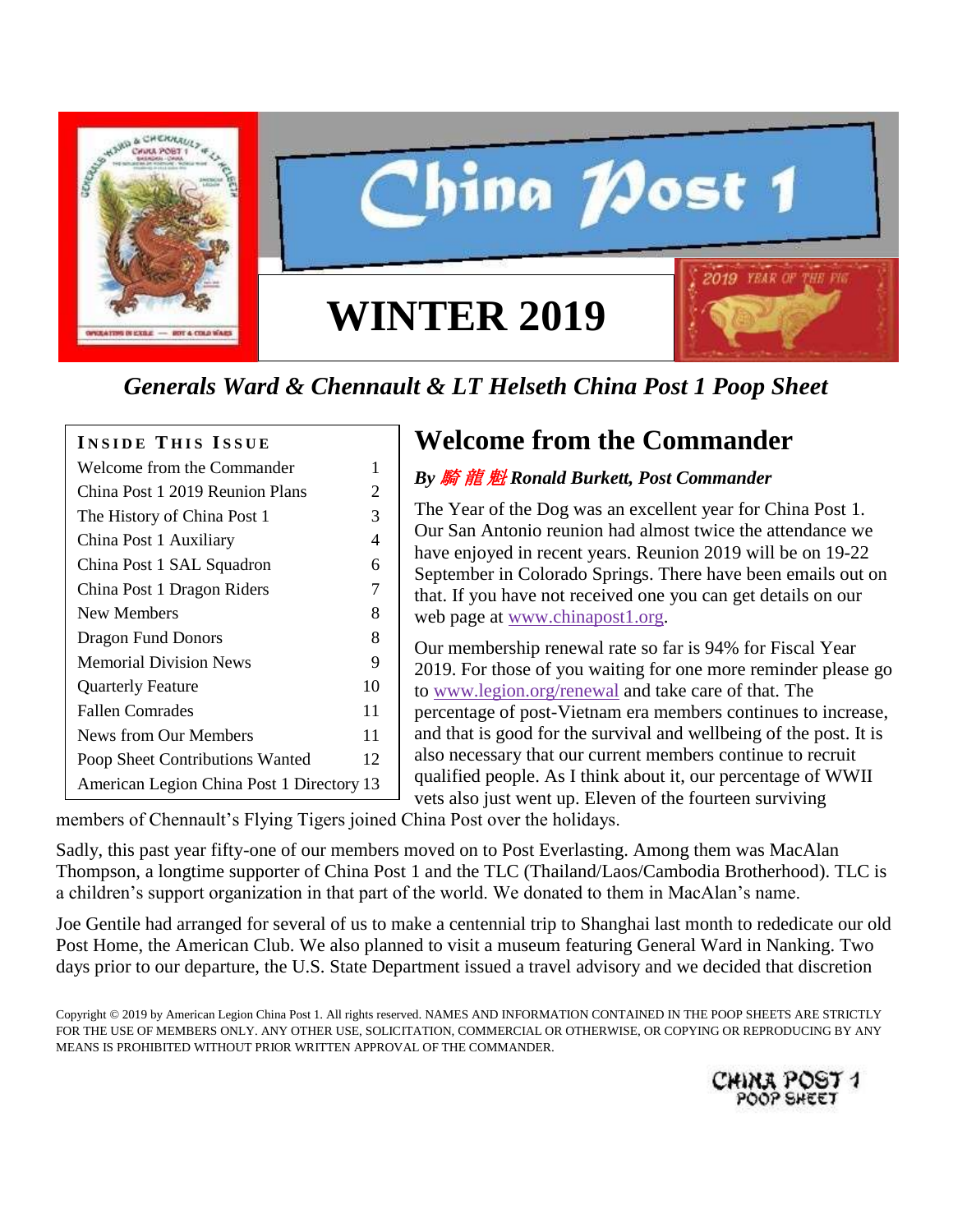would be the better part of valor. We do plan to visit the Chennault Museum operated by his granddaughter in Monroe, Louisiana later this month. Scott Riebel will report on that later.

We have been on the lookout for a new adjutant, and Jeff Carson has volunteered to take on that responsibility pending elections next fall. I believe the post is in excellent shape. Our membership continues to increase and we are operating in the black. Thanks to all of you for your interest and enthusiasm. The year of the Pig is just around the corner; Marlys and I wish you all well.

### **China Post 1 2019 Reunion Plans**

#### *By* 龍飛龍 *Scott Riebel, Deputy Commander*

China Post 1, Colorado Springs, CO, 19-22 September 2019.

This year's China Post 1 reunion will be held at the HOTEL ELEGANTE' CONFERENCE AND EVENT CENTER, 2886 SOUTH CIRCLE DRIVE, COLORADO SPRINGS, COLORADO <https://www.hotelelegante.com/> Our room rate is \$134.00 per night, and includes a free breakfast buffet for two, which will be served in our conference room each day. No resort fee, and free Wi-Fi. Rooms will be available at this rate for at least three days before and after the reunion, from 16-25 September 2019.

RESERVATION: To reserve your room at the negotiated rate, click on the following link: [https://www.reseze.net/servlet/SendPage?hotelid=1410&skipfirstpage=true&page=2324053,](https://www.reseze.net/servlet/SendPage?hotelid=1410&skipfirstpage=true&page=2324053) or call the Hotel at 800-981-4012 and use the code "American Legion China Post 1" or 2324053.

TRANSPORTATION: When you register, tell the hotel you are requesting transportation from the Colorado Springs airport to the hotel.

REGISTRATION FEE: The registration fee is to be determined.

TENTATIVE SCHEDULE:

Thursday, 20 September: Check into the hotel and register. The Hospitality Suite will be open from Thursday morning, through Sunday around noontime. China Post 1 Dragon Riders Ride! Email Tony Archer at tonyarcher@me.com for more information. There will be two rides scheduled: one on Thursday to Bishops Castle, and the other on Friday to Cripple Creek, Colorado.

Friday, 21 September: Sightseeing and touring local attractions. After you are at the hotel, everything downtown is easily accessible. The hotel offers a free shuttle downtown, or you can use yellow cab, Uber, or Lyft. Colorado Springs highlights awe-inspiring natural beauty, and a multitude of noteworthy tourist attractions. I have listed some of my favorite attractions below. I hope you will include them as part of your Colorado Springs visit!

- GARDEN OF THE GODS, 1805 N 30th St, Colorado Springs, CO 80904, (719) 634-6666;
- US OLYMPIC TRAINING CENTER, 1 Olympic Plaza, Colorado Springs, CO 80909, (719) 866-4618;
- PIKES PEAK, Elevation: 14,114 feet  $(4,302 \text{ m})$ , First ascent: 1820, Prominence: 5,509 feet  $(1,679 \text{ m})$ ;
- CHEYENNE MOUNTAIN ZOO, 4250 Cheyenne Mountain Zoo Rd, Colorado Springs, CO 80906, (719) 633-9925;

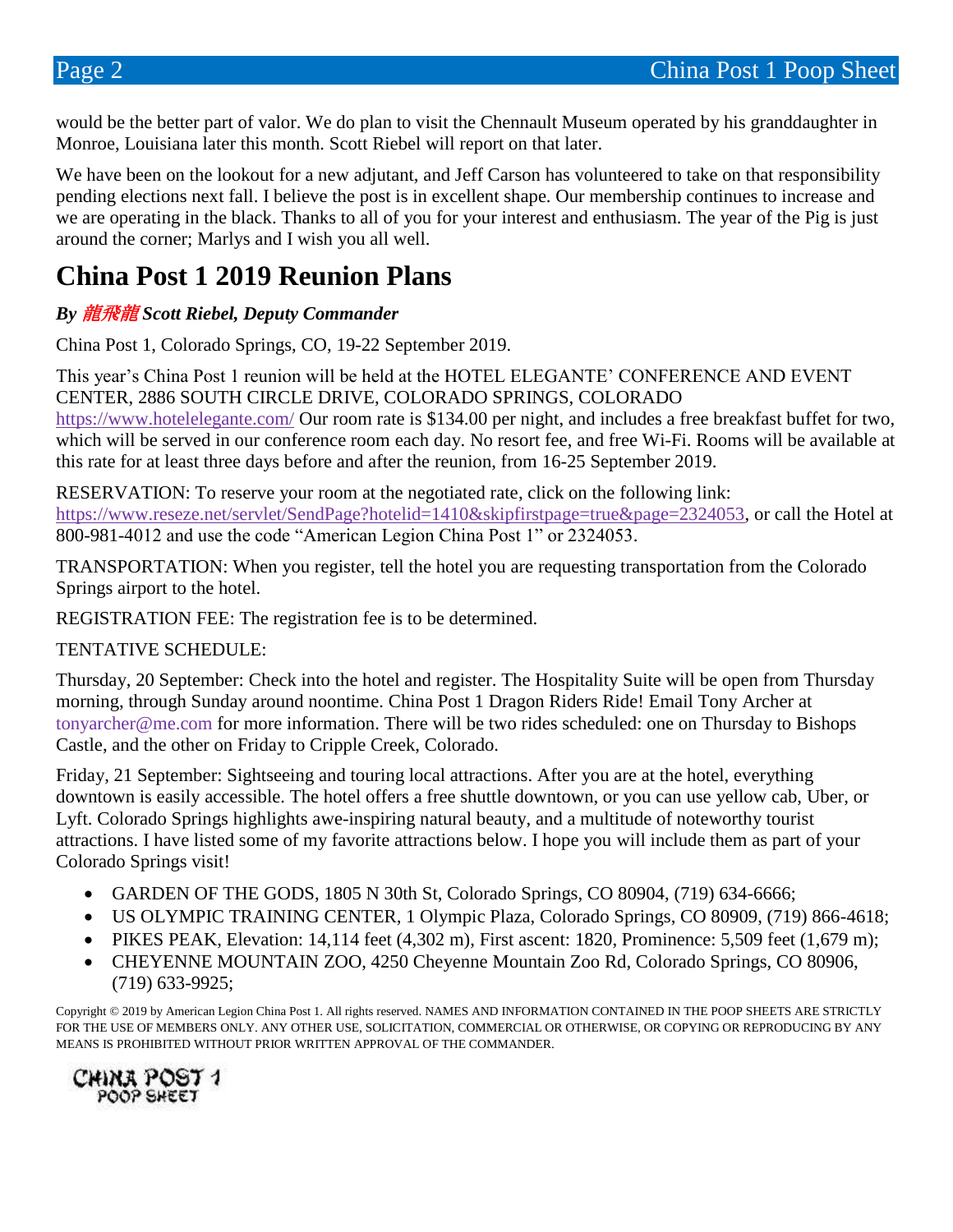- PRO RODEO HALL OF FAME, 101 Pro Rodeo Dr, Colorado Springs, CO 80919, Phone: (719) 528- 4764;
- UNITED STATES AIR FORCE ACADEMY (USAFA). Located just north of the city, the USAFA is home to roughly 4,000 students. It is also one of the state's most famous tourist attractions, with a million visitors every year. Of course, there are also Historic Cripple Creek and Manitou Springs, Colorado. Hank Hoffman will be setting up a tour of the Air Force Academy, which will include access to restricted areas of the campus. This is a once in a lifetime opportunity. For more information, contact Hank at [hankthird@aol.com.](mailto:hankthird@aol.com)

Saturday, 22 September: Meeting locations are to be announced:

- 09:00 Executive Committee Meeting.
- 10:30 General Membership Meeting, all members of the American Legion Family (China Post 1) members, Auxiliary members, and Sons of the American Legion) are invited.
- 13:30 The Auxiliary and the 40&8 meet concurrently; room assignments will be posted later.
- 18:00 Cocktails.
- 19:00 Banquet. Plated, double entrée (beef and chicken) with sides and dessert, \$42.00 a head including tax and gratuity.
- 21:00 Retire to the Hospitality Suite.

Please remember that this is a work in progress. I am trying to provide a heads up for planning purposes. There are many more things to do in Colorado Springs if you would like to extend your stay.

## **The History of China Post 1**

#### *By* 龍飛龍 *Scott Riebel, Deputy Commander*

Over the past year I have been in regular contact with Ms. Anne Stone, the granddaughter of former China Post 1 Commander Frank D. Mortimer. Many of you already know the significant role that Commander Mortimer played in the formation, success, and preservation of the Post and its records. Besides being the Post Commander in 1936 and 37, dates that coincidentally overlap with the Japanese Occupation of China following the Marco Polo Bridge incident, as well as Captain Claire Chennault's arrival in China, he was responsible for the operation of the Post while interred in Pootung Civilian (prisoner of war) Camp following the attack on Pearl Harbor.



Because of his natural leadership skills and command presence, he was selected each year as the Camp Representative. His efforts included trying to ensure proper nutrition and medical treatment for the internees, objecting to random beatings, interrogations and torture, and attempting to ensure that the Red Cross packages intended for the internees were undisturbed, uninterrupted and distributed.

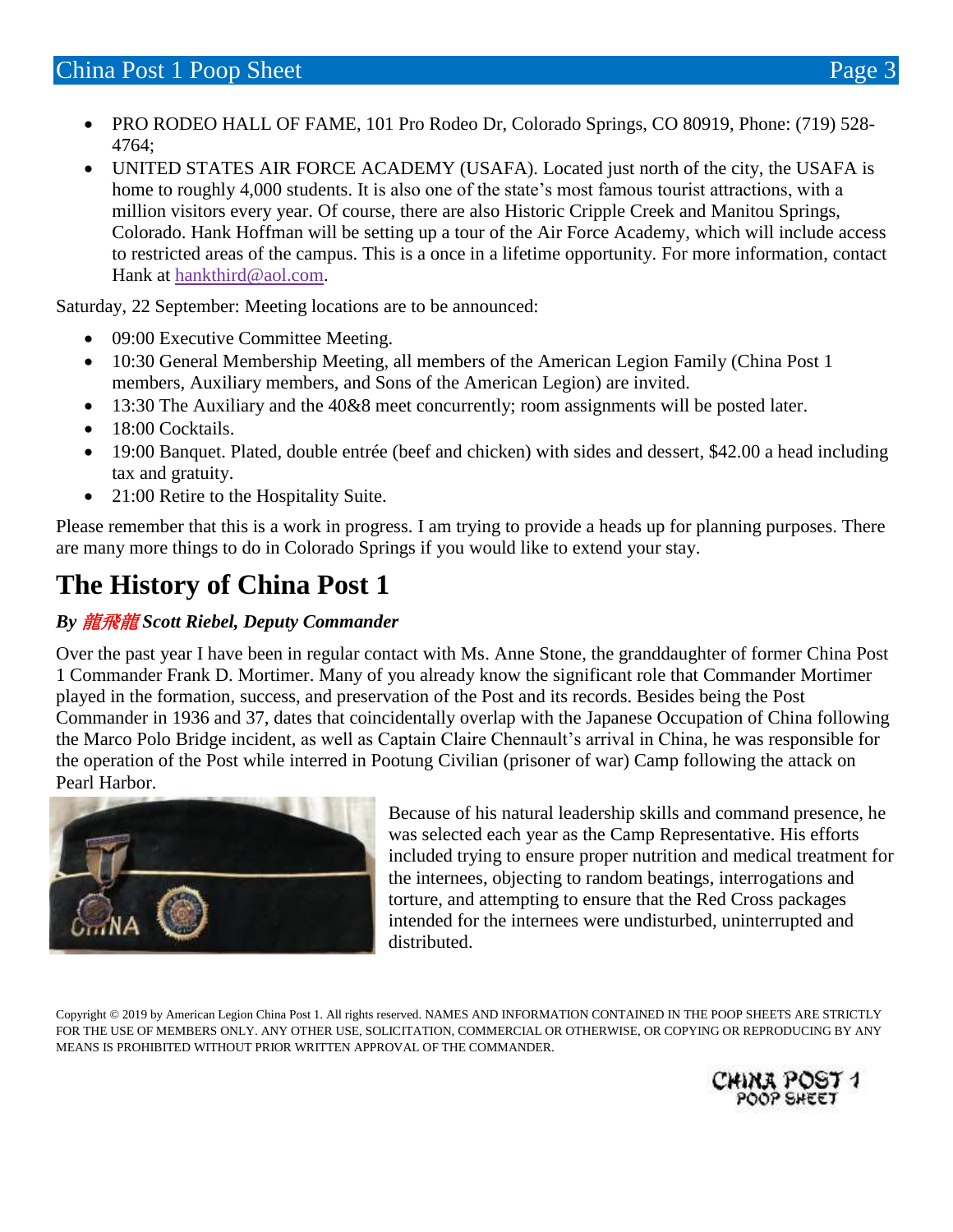Frank suffered physical, mental and emotional abuse during those years, but nothing could compare to the loss of his beloved wife Helen on November 28, 1942, less than a year after being imprisoned, as reported by the Swiss Counsel General.

Despite the obstacles Frank had to overcome, his dedication to the preservation of the Post remained a priority to him. With unparalleled clarity and focus he methodically chronicled his time in China, and preserved that time within his family in the form of writings, photographs and artifacts for what I can only speculate was that one day his granddaughter would uncover his connection to this pivotal time in history, and his connection to China Post 1.





Recently, Ms. Stone emailed me photographs of her grandfather's China Post 1 fore and aft cap and other memorabilia in her collection (which is extensive). A picture of his cap appears above with his Past Commander medal attached.

An engraving on the reverse side of the medal reads, "*Presented to F.D. Mortimer by the Frederick T. Ward Post, China 1936 & 37, Shanghai*".





In addition, I received a picture of this artifact. This matchbook dates from sometime between November 1949 and August 1957, after our exile from China, but prior to the loss of General Chennault.

Ms. Anne Stone is now a member of China Post 1 Auxiliary and will, with some luck, be able to attend the China Post 1 2019 Reunion.

## **China Post 1 Auxiliary**

#### *By Linda Cockrell, President*

The China Post 1 Auxiliary is coming back to life! I am hoping to get 100% of dues paid in the next few weeks. Current active membership of the Auxiliary is 49, and 38 ladies have paid their 2019 dues! The remaining 11 have been contacted to get them on board. Great job, Ladies!

We are always looking for new members! We welcome new members Margaret Abbott, Pamela Cain, Dr. Kristine Clark, and R. Anne Stone. At this time, we have one, possibly two ladies, who are in the process of transferring membership to the China Post 1 Auxiliary.



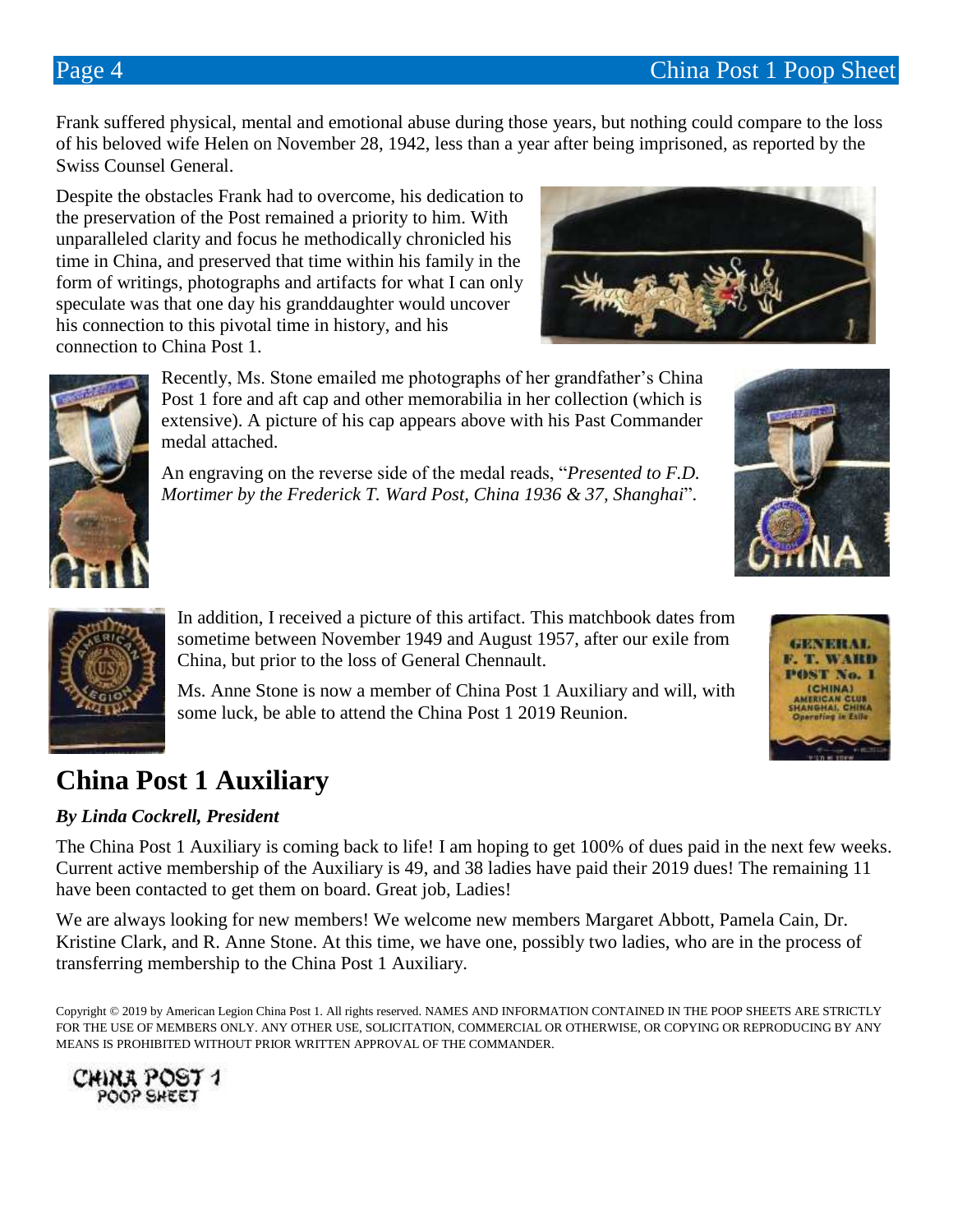I will be communicating with **Auxiliary Secretary Patricia Bogdanowicz** and **Auxiliary Treasurer Lisa Ownby** to hand over the duties of their offices. During the process of restructuring the Auxiliary, the President had been executing the duties of Secretary and Treasurer.

#### **A Note from Auxiliary Chaplain Arlys Gowen**

As your Chaplain, I would like to touch base with each of you during the year. If you hear of a Sister we have lost, or someone needs a Get Well, Thinking of You, or Sympathy card, please contact me. If you never turned in your birthday date when you registered, you can email it to me. If your email address has changed, please email me the new one.

#### **Auxiliary Activities**

In November 2018, China Post 1 Commander Ron and Marlys Burkett visited Ruidoso, NM. During their stay, Sons of the American Legion (SAL) Commander Leroy Cockrell and **Auxiliary President Linda Cockrell** hosted a dinner for them. China Post 1 member "Wild" Bill Parrish and **China Post 1 Auxiliary member Lola Parrish** joined the fun. Everyone was well behaved!



#### **HONOR FLIGHT Welcome**

In October, **President Linda Cockrell** joined SAL Commander Leroy Cockrell in El Paso, TX to welcome the HONOR FLIGHT coming back from Washington, DC. On board was China Post 1 member "Wild" Bill Parrish. As Patriot Guard Riders, the Cockrells were in the flag line that welcomed the veterans as they left the plane. This HONOR FLIGHT was for WWII, Korean, and Vietnam Veterans. Later Leroy and Linda took Bill to dinner.

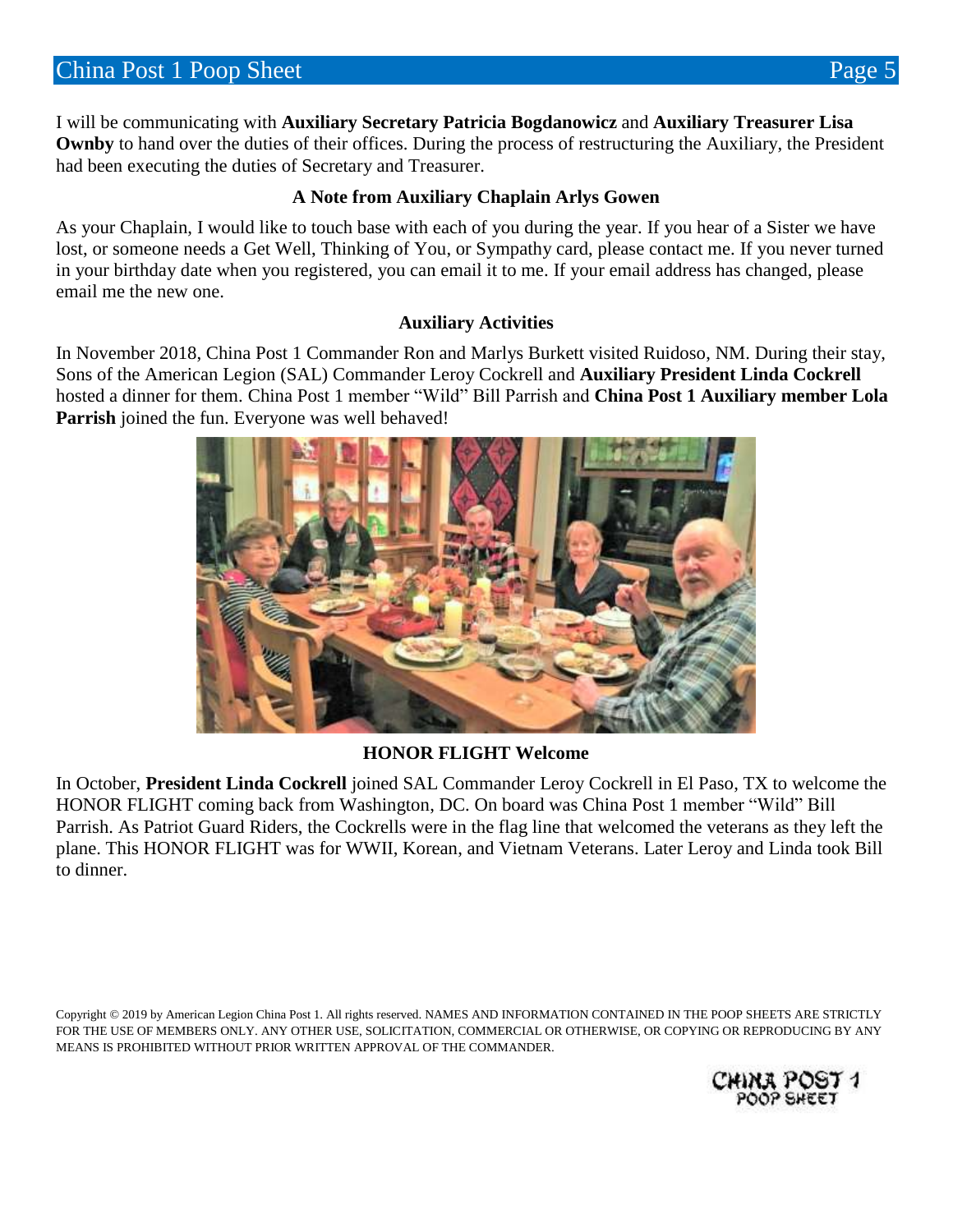

China Post 1 Auxiliary standing in the flag line. SAL Commander Leroy Cockrell and China Post 1 member "Wild" Bill Parrish

#### **China Post 1 Reunion, 19-22 September 2019**

Plans are in progress for the 2019 China Post 1 reunion. The reunion will be held in Colorado Springs, CO at the Hotel Elegante' Conference and Event Center. The Auxiliary is scheduled to meet at 1330, Saturday, 21 September. We hope to see everyone there!

**President Linda Cockrell** would like to remind the ladies of the Auxiliary to send her any newsworthy articles and pictures about the Auxiliary and its members. She hopes to build camaraderie among the members by getting to know one another. Send via email to: [AUXPresident@ChinaPost1.email](mailto:AUXPresident@ChinaPost1.email).

## **China Post 1 Sons of the American Legion (SAL) Squadron**

#### *By Leroy Cockrell, Squadron Commander*



We are off to the New Year with all kinds of challenges to become an *even better* SAL Squadron of our China Post 1...even better than we were when we had twice the membership! An anomaly in past years allowed inactive members to retain membership despite their negligence in paying dues. This irregularity has been corrected, and we now have a solid membership of active members numbering 44, which is at 90% renewal. Those few that have not renewed need to get their dues in ASAP before losing their "Continuous Years" of service notation.

 *And now, speaking of MEMBERSHIP*, we need to get our base back up to traditional numbers regardless of past circumstances! As was noted in the Fall Poop Sheet, our most likely prospects are within our own China Post 1 Legion ranks. Presently our Legion base consists of qualified, and in some cases, *very distinguished* individuals. This is most obvious at our yearly reunions, especially during special presentations such as the Annual Bullshippers Award. Who better to produce a fresh base of SAL members than the folks present at the Saturday night banquet than them? Come on, Legionnaires, point

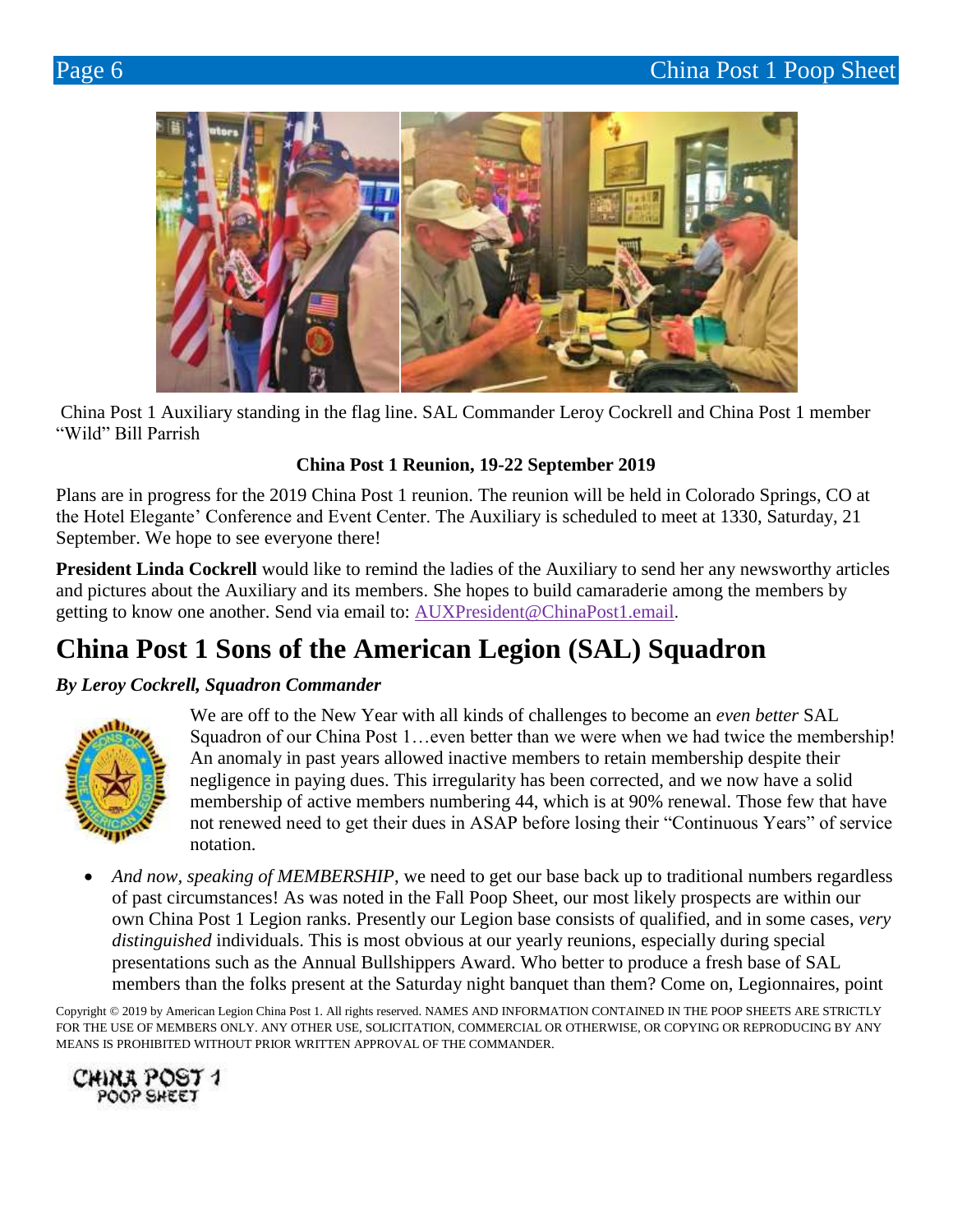your eligible offspring our way, and help us broaden our base and better serve our Veterans and their Families! Contact me at [Salcmdr@chinapost1.email](mailto:Salcmdr@chinapost1.email) for details and help with signing up your loved ones. By the way, we now take PayPal for dues payments!

 *A new Veterans Affairs and Rehabilitation Project* is in the process of beginning within the China Post 1 SAL Squadron. With members scattered all over the world, it is fundamentally impossible for us to get together for projects. However, there are still many activities that can be done on an individual basis for our Veterans and their families!

We are beginning here in January to log our hours and dollars spent on the various efforts that involve participating in good deeds for Vets and their relatives. These activities can and will be as varied as our membership. Everything from time spent at Veteran's homes and hospitals, to yard or home assistance for older vets, and certainly taking part in any activity at a veteran's burial or cemetery. The list goes on and we are *leaning on our membership* to come up with a very broad spectrum of activities that any veteran's organization would be proud to support. I will give an update in future Poop Sheets of our accomplishments. In addition, of course we will report them to the Department of France (DOF) and the National Headquarters at the year-end, and may qualify for various awards including the Rigsby Award.

 Two **new members** have joined the SAL Squadron during the fall quarter. They are Mr. William Maher of Treynor, IA and Commander Kent Winship of Dillingham, AK. Both are Dual Members and Kent is the Commander of Post 442 in Dillingham. We welcome them both and look forward to seeing them at the next China Post 1 Reunion.

**TAPS:** None reported during the Fall Quarter.

### **China Post 1 Dragon Riders**

#### *By* 龍飛龍 *Scott Riebel, Deputy Commander*

Thanks to some unexpected contributions, the China Post 1 Dragon Riders have collected \$3,390 for the Legacy Fund this fiscal year. I just want to say THANK YOU for all of your efforts and for getting these dues in on time. We have blown through the \$2500 mark thanks to the GENEROUS donations of: Abe Goldfarb, Claire Sullivan and Mike Calhoon from American Legion Post 5 in Seward Alaska (a China Post 1 Watering Hole), and Janie Miller, China Post 1 Chaplain.

With a large contribution from China Post 1, we will be able to give the Legacy Fund a nice check at the National Convention.



**Pictured left to right: Anthony "Stogey" Archer, Scott Riebel, Keith "A-Train" Francis, Al "Caboose" Salas, Cathy "Storm" Wheat**

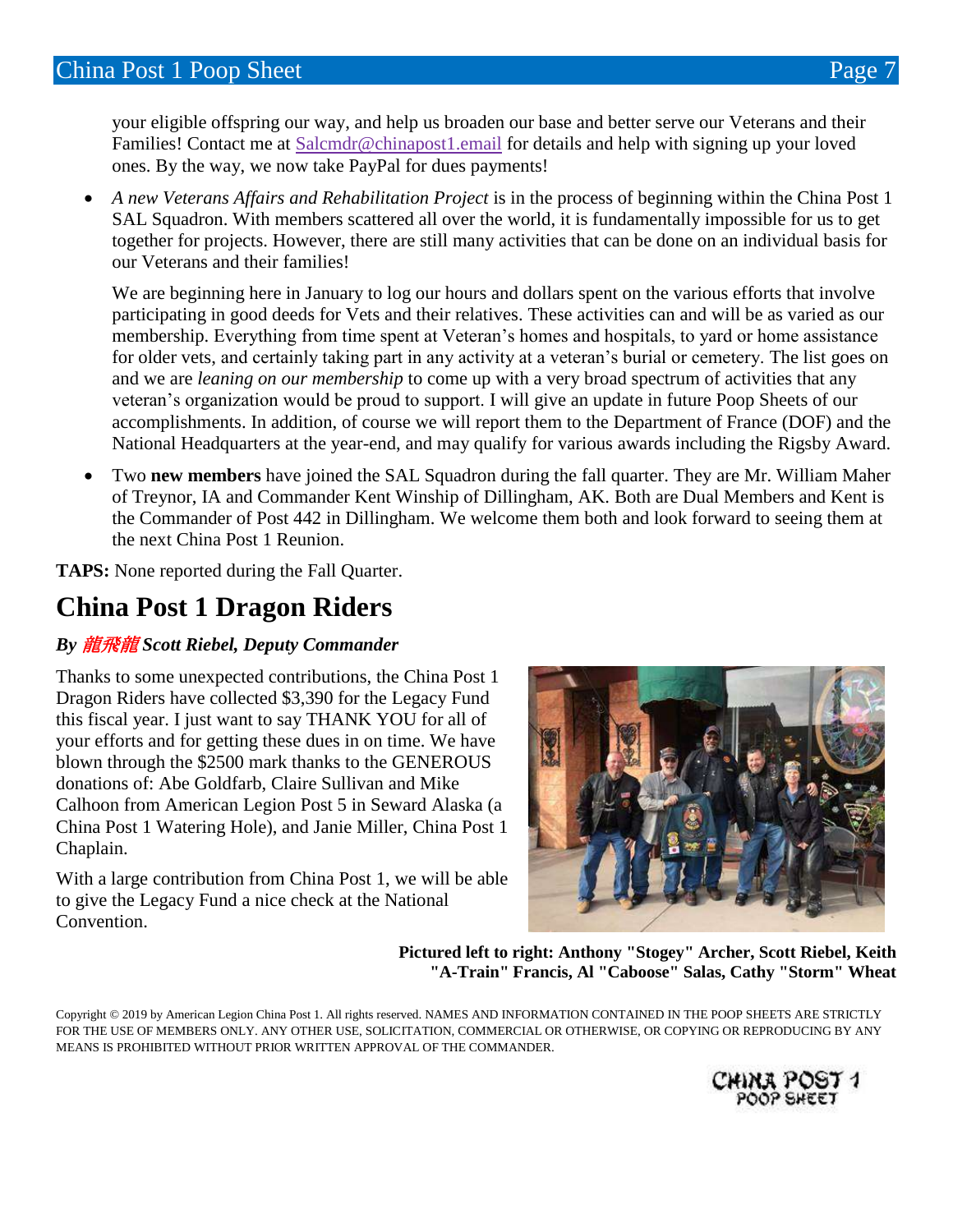The following 54 China Post 1 Legion Riders have answered the call to get their dues in. Thanks to: Ardison, Enloe, Rorech, Quijano, Cockrell, Pierre-Benoist, Muzzicato, Damewood, Schlechty, Robertson, Bayro, Clark, Reeder, Reeder, Hendershot, Worley, Obermiller, Salas, Waite, Britton, Geo.White, Hanke, Matheson, McCann, Minderhoud, Kilburn, Gower, Wunsch, Phillips, Britton, Spillman, Houts, Houts, Protzman, Protzman, Valdez, Cavallero, Kehrwald, Hoskinson, Riebel, Archer, Rivers, Babb, Anguiano, Newsome, Scott, Patty, Weedman, H Stockenberger, his son Mike, Biernacki, Judge, Mike Gibbs, Dave Lis, and Richard Call.

### **New Members**

#### *By Anna H. Lint, PhD*

| <b>Month</b>      | <b>Name</b>                                                                                     |
|-------------------|-------------------------------------------------------------------------------------------------|
| October.<br>2018  | FRANK W KRONEN, BERNARD J LAWLESS, CHRISTOPHER T MATTHEWS, JAKIE W<br>RICE, HARRY J SOILEAU (5) |
| November,<br>2018 | ANDREW J ARNETT, WILLIAM A NOYCE, THOMAS L SANDS JR (3)                                         |
| December,<br>2018 | JOHN R BILLI, JOHN G DEZSO, RONALD A KIRCHOFF, CARLOS S RAMIREZ (4)                             |
| January,<br>2019  | CLIFF LONG SR, WILLIAM MCINTYRE, JOSEPH D MORGAN III, PIERRE<br>MUENTNICH, STEPHEN PIMPO (5)    |

### **Dragon Fund Donors**

#### *By Anna H. Lint, PhD*

| <b>Month</b>      | <b>Name</b>                                                                                                                                                                      |
|-------------------|----------------------------------------------------------------------------------------------------------------------------------------------------------------------------------|
| October,<br>2018  | MICHAEL R CAGGIANO JR, BETTYJ ROTHENSTEIN (2)                                                                                                                                    |
| November,<br>2018 | ROBERT D PONGRAC (1)                                                                                                                                                             |
| December,<br>2018 | RICHARD DARCY, DOUGLAS K ERWAY, CURTIS E KING, MICHAEL G LAMAR,<br>WILLIAM A MAHER, RICHARD PRINCE, CARLOS S RAMIREZ, WILLIAM RORECH III,<br>SAVERIO F TODARO, JOHN M WALLS (10) |
| January,<br>2019  | <b>JOSEPH D MORGAN III (1)</b>                                                                                                                                                   |

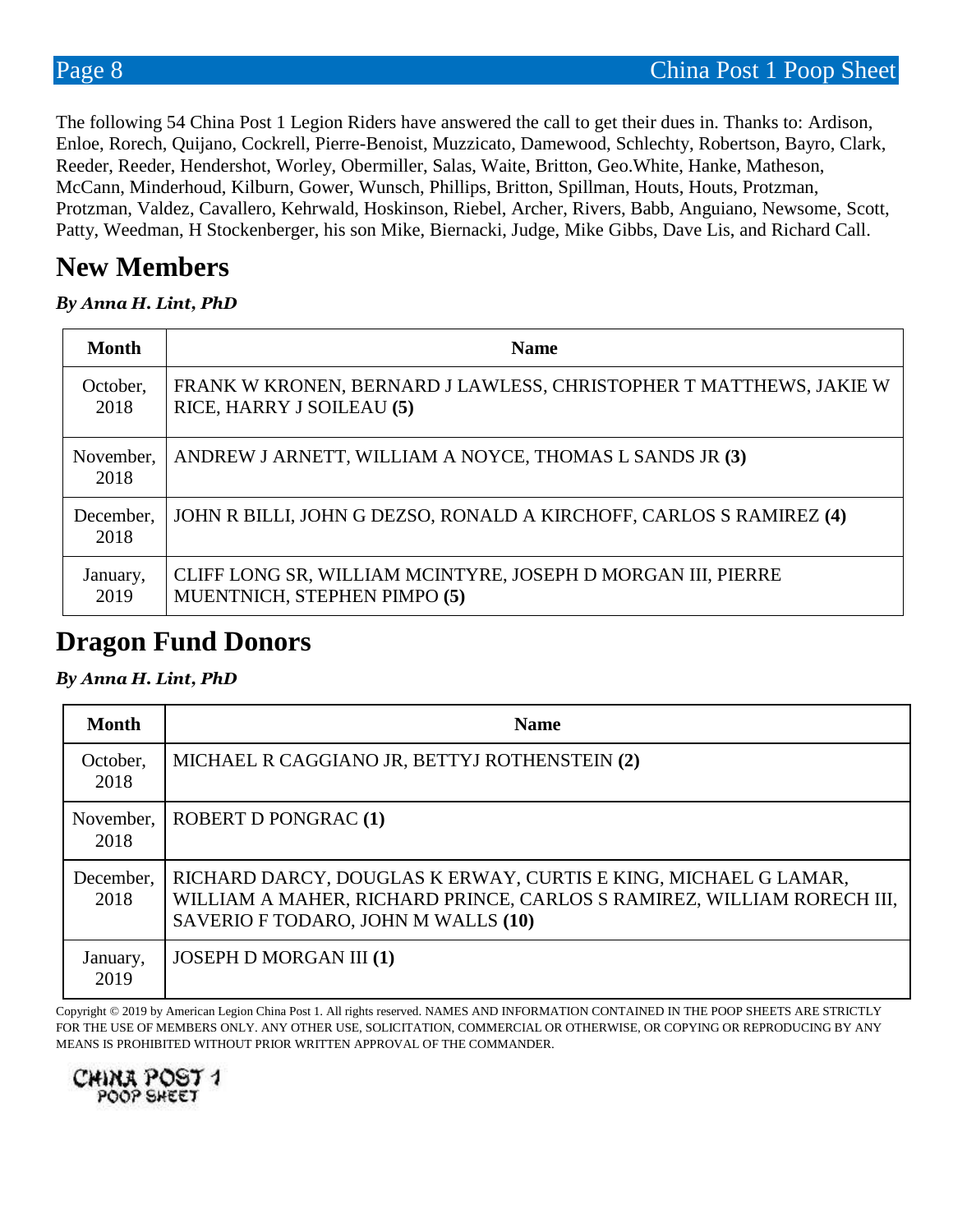## **Memorial Division News**

#### **Nevada Memorial Division**

#### *By* 璡獜土 *Jim Lint*

#### **China Post 1 Meeting Saturday 9 FEB NOON at the Leatherneck Club**

We just got back from an InfraGard meeting in San Diego. I drove through the Marine Corps Recruit Depot (MCRD). Everyone there is much nicer to me these days, since Nov 1975. We stayed at the Miramar Marine Corps Air Station (MCAS), which was close to my InfraGard event.

Earlier in January, I attended CES, a small electronics show with over 180,000 attendees. I also saw Shot Show, and met China Post 1 members at both.

Good people are doing lots of good work protecting the USA.

See you next Saturday.

#### **The Third Thanksgiving Empty Nester Event in Las Vegas**

On 22 Nov 2018, the Nevada Memorial Division again enjoyed a uniquely China Post 1 event at a Chinese Buffet with 10 people in attendance: Jeff and Lily Carson, Bob and Linda Fite, David and Jenny Jensen (from Phoenix), Pete and Nicole Caimi, Jim and Anna Lint.



#### **Northern Virginia Memorial Division**

#### *By Mike Evers, Memorial Division Adjutant*

The 2019 Annual Luncheon is scheduled to be on April 28 at the Arlington-Fairfax Elks Lodge Number 2188 (this is the same location as last year).

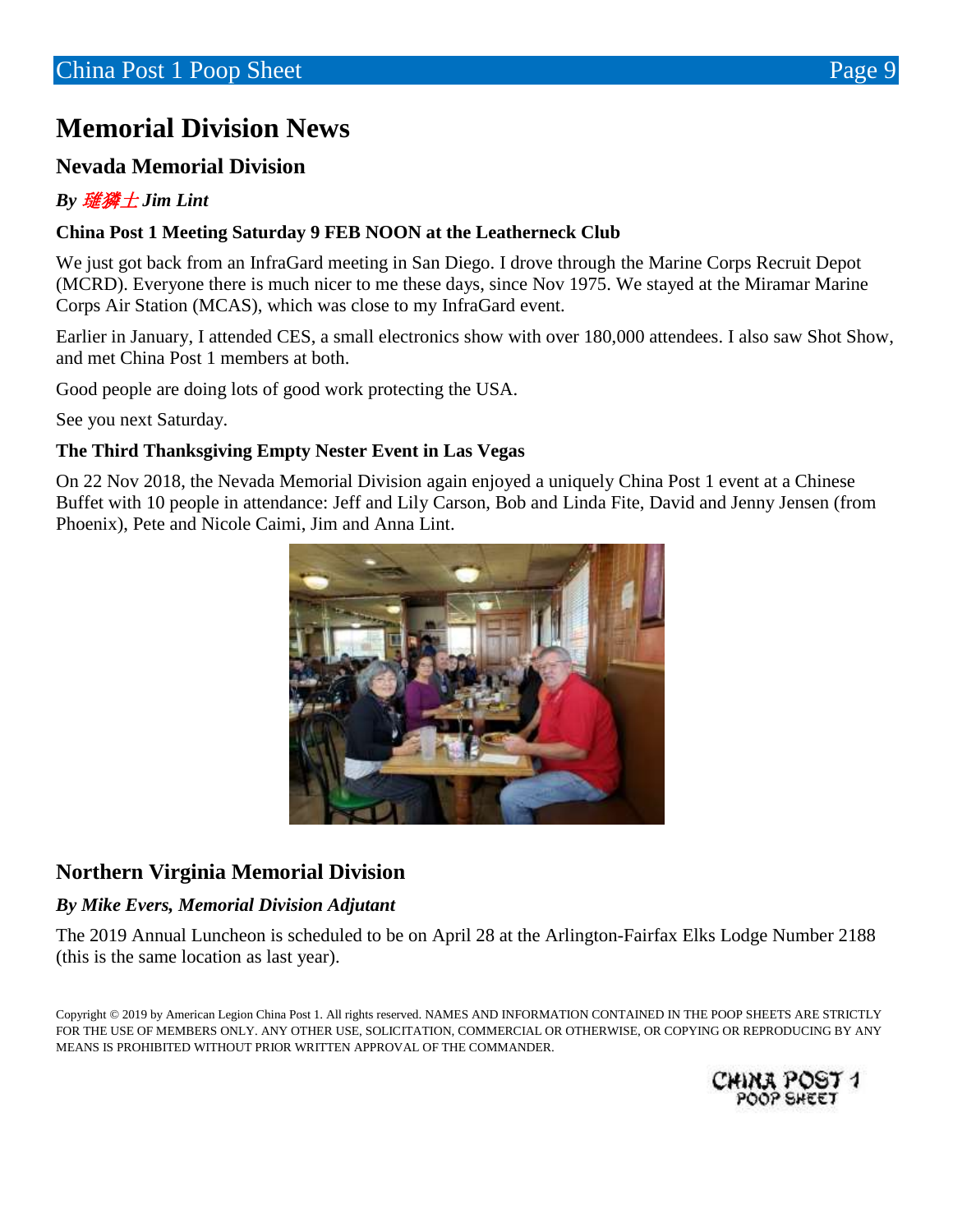## **Quarterly Feature**

#### *By* 龍飛龍 *Scott Riebel, Deputy Commander*

This year the Generals Ward & Chennault and Lt. Helseth American Legion Post 1, Shanghai, China, is celebrating its 100th anniversary of the founding of the Post.

To commemorate the 100th anniversary, China Post 1 member Joe Gentile came up with the idea to commission artwork for several plaques to memorialize the rededication of the Old Post Home in Shanghai and for the Heavenly Kingdom Museum in Nanking, home of the General Frederick Townsend Ward exhibit.



Because of the generous donation of material, time, and money from **Dan Irvin** of **Midwest Steel**, Rogers, MN, **Brad Johnson** owner of **Topspeed CNC** in Lawrenceville GA, and Sons of the American Legion member **Joe Apel**, owner of **Team 1 Auto Experts**, Alpharetta GA, this enormous undertaking came to fruition.

As a direct result of those contributions, on December 14, 2019, Executive Committee members Deputy Commander Scott Riebel, Judge Advocate General Kerry Kilburn, and Joe Gentile traveled to Moody Air Force Base in Valdosta, GA, the home of the Flying Tigers. They presented the 23rd Wing with a replica of the plaque for presentation to the People of Shanghai at the rededication of the

Old Post Home.

The historical ties of China Post 1 to the  $23<sup>rd</sup>$ , and the Flying Tigers run long and deep. Among our members are Tex Hill, Robert Smith, and James B. "Earthquake McGoon" McGovern, whose remains were discovered in Laos in 2002. After identification by another China Post 1 member at the Joint POW/MIA Accounting Command in 2006 and repatriation, they are now in the Arlington National Cemetery. Of the 15 surviving Flying Tigers, twelve of them are members of China Post 1.





General Chennault, aviator and soldier of fortune, is famous due to his leadership of the Flying Tigers, the China Air Task Force (CATF), Civil Air Transport (CAT), and CNRRA (Chinese National Relief and Rehabilitation Administration) during and after World War II.

To this day, the Chinese revere General Chennault. Accordingly, the Shanghai Municipal Council has declared the Old Post Home a protected historic site.

On January 8, 2019, members of the Post leadership, including Commander Ronald Burkett, were to fly to Shanghai to rededicate the Post home at 209 Foochow Street and to present to the People of Shanghai a plaque celebrating 100 years of China Post 1 history.

Besides being the home of China Post 1, the American Club at 209 Foochow Street served at one time as General Chennault's offices.

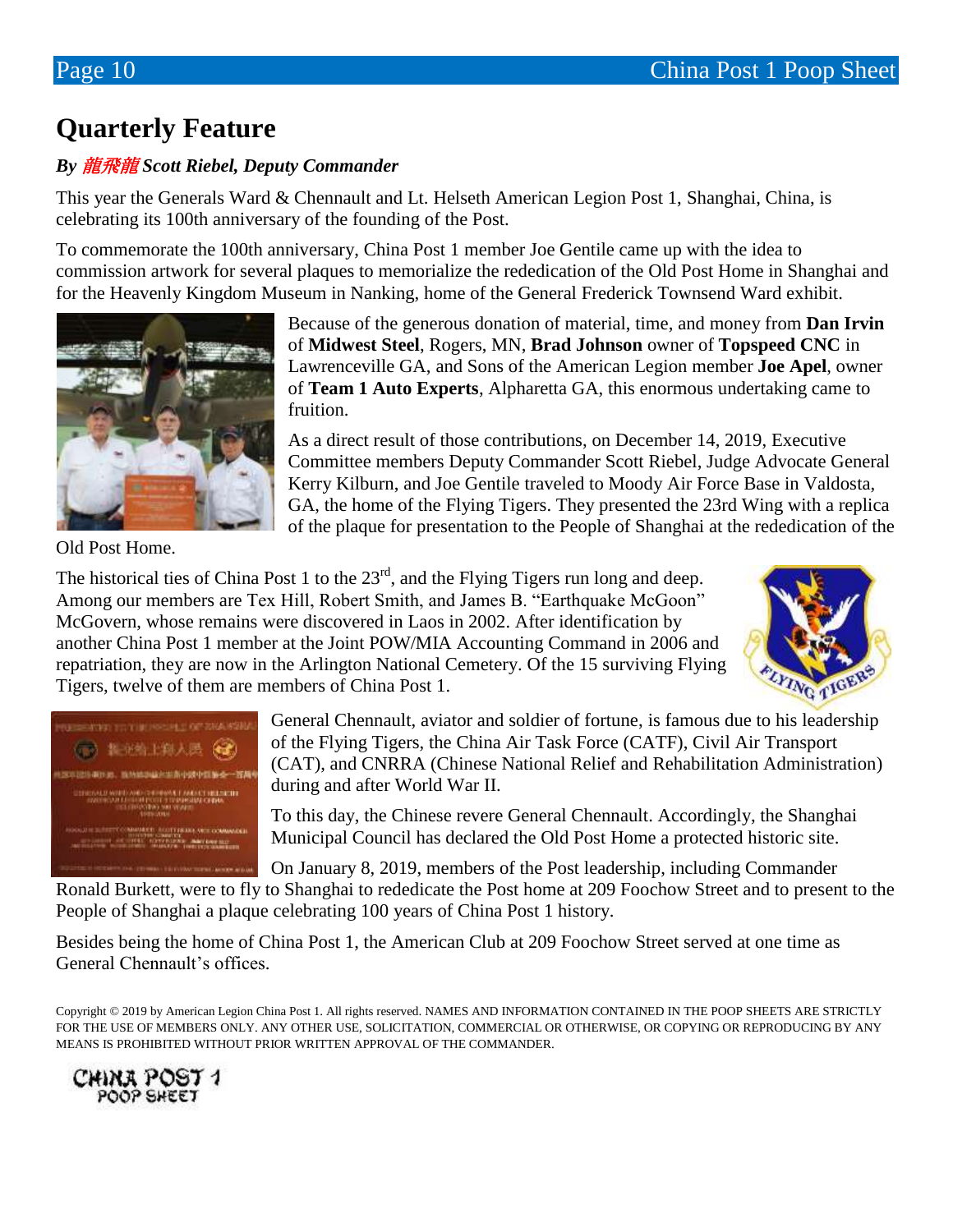The Post leadership had planned to present a second plaque to the Heavenly Kingdom Museum in Nanking, China, which has an entire wing of its facility dedicated to another China Post 1 namesake, General Frederick Townsend Ward.

The Post leadership had also expected to conduct a pilgrimage to the Ward obelisk, the site of General Ward's death in Ningbo, China. Unfortunately, only two days before our scheduled trip, the State Department contacted us and "encouraged/told" us to cancel our trip to China for the near future.

Two trips are currently scheduled for 2019, one in March and another in August with a backup of November 2019 should current tensions persist.

### **Fallen Comrades**

### **James E. Parker, Jr.**

On October 9, 2018 China Post 1 lost one of our most distinguished and respected members, James E. "Mule" Parker, Jr. Those who would like to know more about Mule's impressive career and accomplishments should be able to see his obituary at [http://www.thepilot.com/obituaries/james-e-parker-jr/article\\_4cdecc42-d3e4-11e8](http://www.thepilot.com/obituaries/james-e-parker-jr/article_4cdecc42-d3e4-11e8-a0b7-674007cbb7b2.html) [a0b7-674007cbb7b2.html](http://www.thepilot.com/obituaries/james-e-parker-jr/article_4cdecc42-d3e4-11e8-a0b7-674007cbb7b2.html) . Mule served our nation with great distinction. RIP, Mule.

#### **Jerome M. Kwiatkowski**

Mike Evers has reported the sad news of the death on December 1, 2018 of a long time friend and China Post 1 member, Jerome M. "Jerry" Kwiatkowski.

Jerry's obituary is at<https://www.legacy.com/obituaries/washingtonpost/obituary.aspx?pid=190959155>

#### **MacAlan Thompson**

As reported by Commander Burkett, MacAlan "Mac" Thompson moved on to Post Everlasting in Thailand on December 17, 2018. MacAlan's Bangkok Post obituary is at [https://www.bangkokpost.com/news/general/1596494/refugee-hero-macalan-mac-thompson-dies-at-77.](https://www.bangkokpost.com/news/general/1596494/refugee-hero-macalan-mac-thompson-dies-at-77)

### **News from Our Members**

Chris Spidle has shared some additional photos and background information about the former China Post 1 Headquarters in Scottsdale, Arizona

Photo 1 shows a handmade silk (probably Chinese) aviator's scarf owned by Anthony Polacco, a member of U.S. Army Air Corps 426<sup>th</sup> Night Fighter Squadron "Flying Tigers", a successor to the original American Volunteer Group (AVG) "Flying Tigers", in China. His brother Corporal Augustine Polacco served as a waist gunner aboard a B-29, which crashed over Japan on June 29, 1945. His father Vincent Polacco became an American Volunteer and citizen in 1917, serving through the war's end in 1918.

Anthony was the stepfather of the present owner of our former Post Headquarters. She provided these items, sent to her by her mother, for me to photograph. The scarf bears a dragon similar to our current dragon symbol.



Photo 1 - Aviator's Scarf

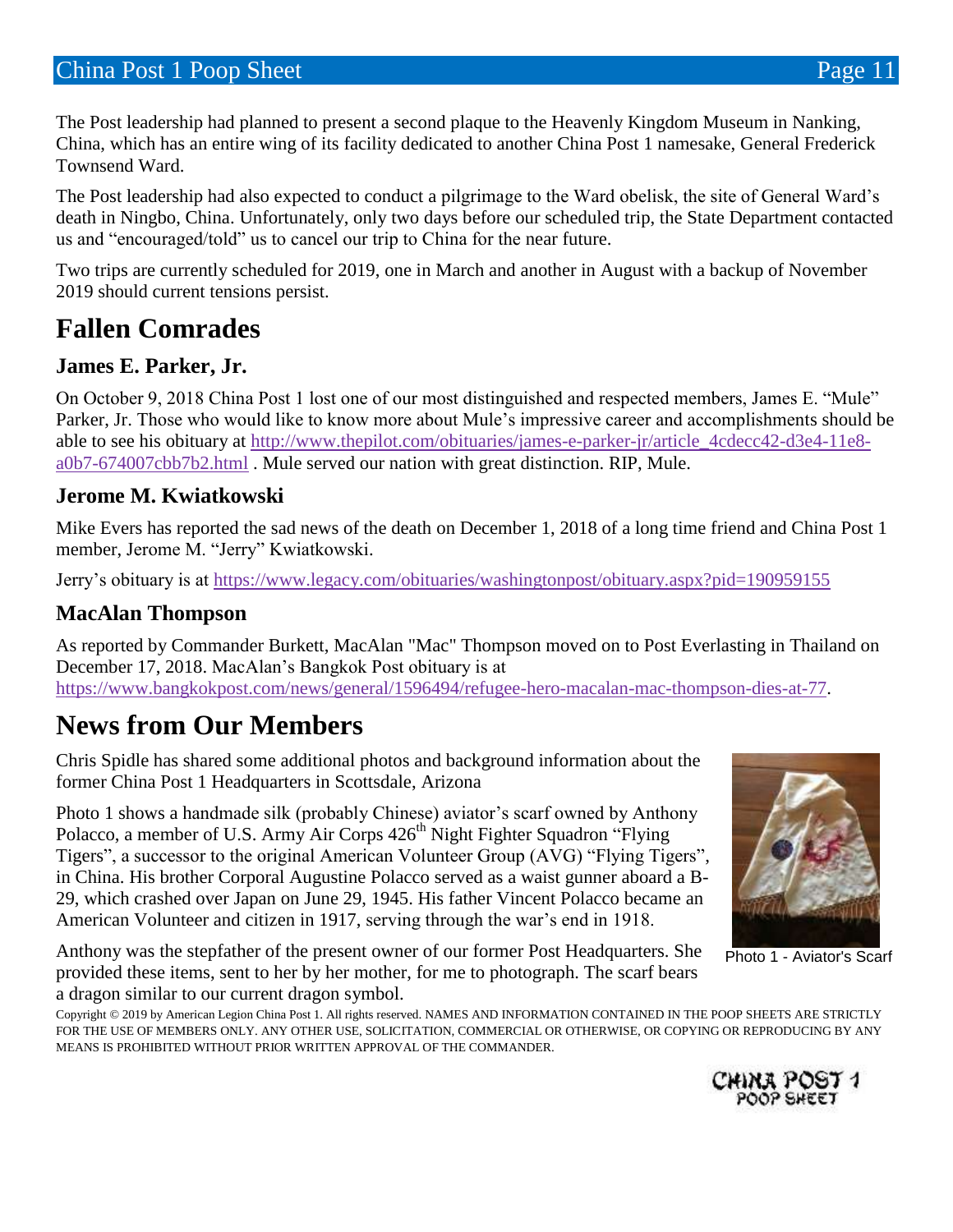I find it extremely interesting, and possibly more than coincidental, that Anthony, a Flying Tiger, was often in the home, never knowing it had been our Post Headquarters, and the significant relationship of the Post to the Chinese assistance effort.

Photo 2 is of Anthony Polacco wearing the scarf while in service in the Flying Tigers.



Photo 2 - Anthony Polacco

Photo 3 depicts the present day garage of C. A. S. Helseth's former home, and our former Post Headquarters. Surprisingly, it has been maintained just as it was when the current owner bought the home. It seems unusual to me that they would not remodel it to represent their own needs. It is like a time capsule.

Photo 4 shows the street view of the home with emphasis on the unusually LARGE country style mailbox. They sent out a lot of correspondence for the Post, and received a lot of mail, hence the big mailbox preserved just as it was then.

I have many more photos of the interior and of news clippings, official documents regarding service assignment, etc.

I do hope leadership and membership will approve the installation of a commemorative plaque near the mailbox. The owners have offered to fund the budget for it, as they are proud to know who lived there. Owing to Commander Helseth's

contribution keeping the post "alive" during difficult times, it would be fitting, I believe. Leadership or a small committee can approve the design. I am sure, knowing the owners are artists, that it will be tasteful.





Photo 4 – Mailbox

## **Poop Sheet Contributions Wanted**

We welcome contributions to the Poop Sheet from all of our members, including links and photos that relate directly to our Post, its members, and their activities and accomplishments. However, please DO NOT send anything classified or sensitive including topics of a political, sexual or religious nature. Your contributions to